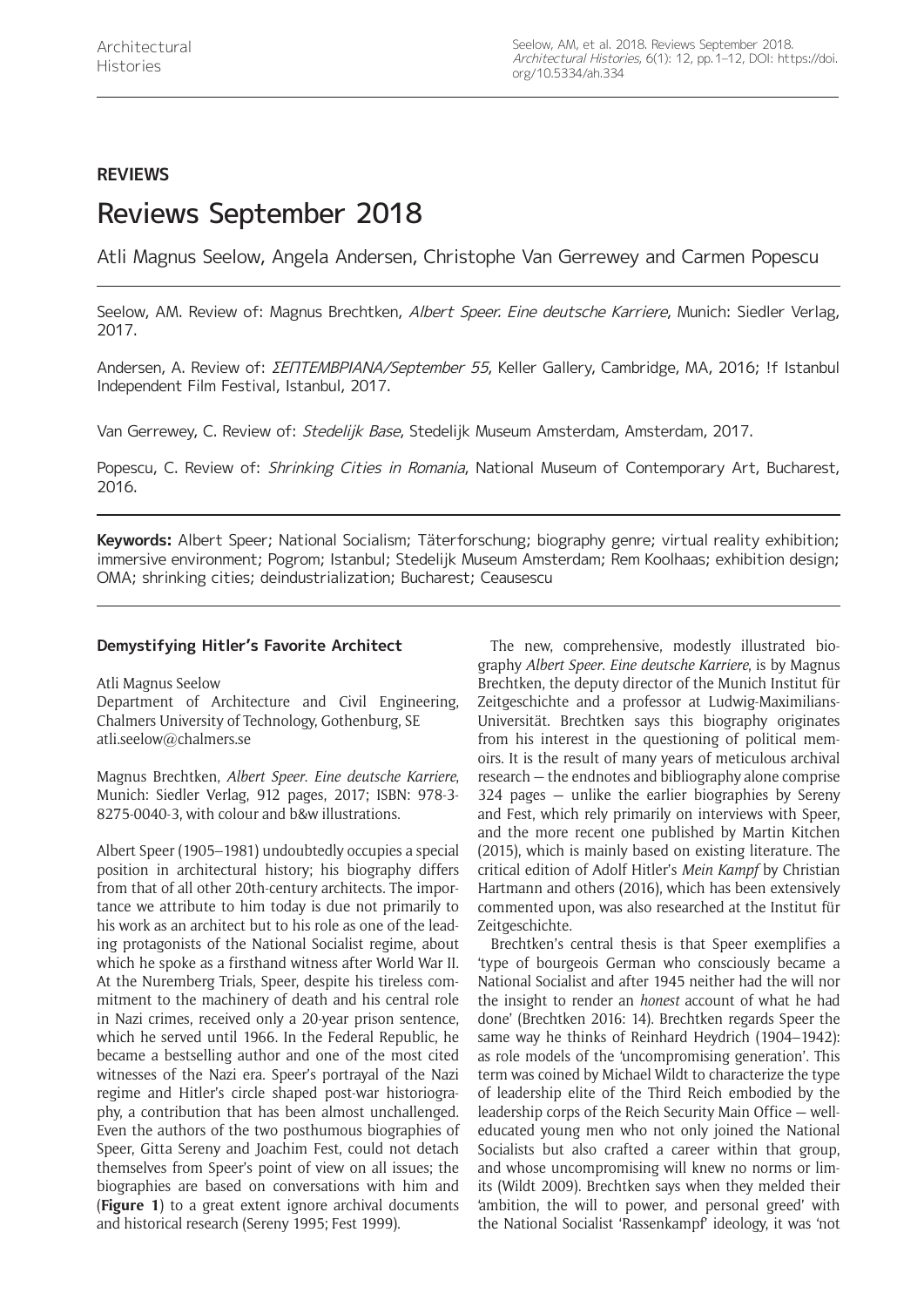

**Figure 1:** Cover of Magnus Brechtken's *Albert Speer*. *Eine deutsche Karriere*.

a coincidence, but … a calculated consideration in life'. Brechtken concludes that for Speer, 'the will to gain power, to rule and to acquire money [was] a central pattern of his character that shaped his actions until 1945 and drove him on throughout his entire life' (Brechtken 2016: 45).

Brechtken's biography is divided into two long and more or less chronologically sorted halves that describe Speer's life before and after 1945. In the first half, the author very briefly recounts Speer's privileged youth in his affluent family home in Mannheim and later in Heidelberg. He talks about Speer's early studies in architecture at Universität Karlsruhe, Technische Hochschule München, and Technische Hochschule Berlin, and his work, from 1927 to 1932, as an assistant to Heinrich Tessenow (1876– 1950). Brechtken takes care to show that Speer very consciously — rather than almost mistakenly or unknowingly, as Speer later claims in his memoirs — joined the National Socialists in 1930 and was aware of their murderous goals. Speer purposefully and relentlessly pursued his career. He focused on gaining proximity to Hitler and, after the

death of Paul Ludwig Troost (1878–1934), managed to become Hitler's favorite architect and 'master-builder of the movement'. Speer is responsible for the buildings of the Nazi Party Rally Grounds in Nuremberg, the New Reich Chancellery in Voßstraße, and, as the general building inspector for Berlin from 1937 on, for the monumental replanning of the capital. After the fatal plane crash of Fritz Todt (1892–1942) in February 1942, Speer succeeded him as minister of armaments. Brechtken thoroughly refutes the perspective that Speer was ambivalent towards Hitler and National Socialism, as later was disseminated by Speer himself and others. He shows how, already as general building inspector, he acted as 'conquest-manager' and planner for the 'Endsieg', and was responsible for the eviction and deportation of tens of thousands of Jews and for forced labour in concentration camps. As minister, he ran the armaments industry, in cooperation with Heinrich Himmler (1900–45) and Fritz Sauckel (1894–1946). In doing so, Speer skilfully constructed his persona through morale-boosting slogans and alleged weaponry 'miracles',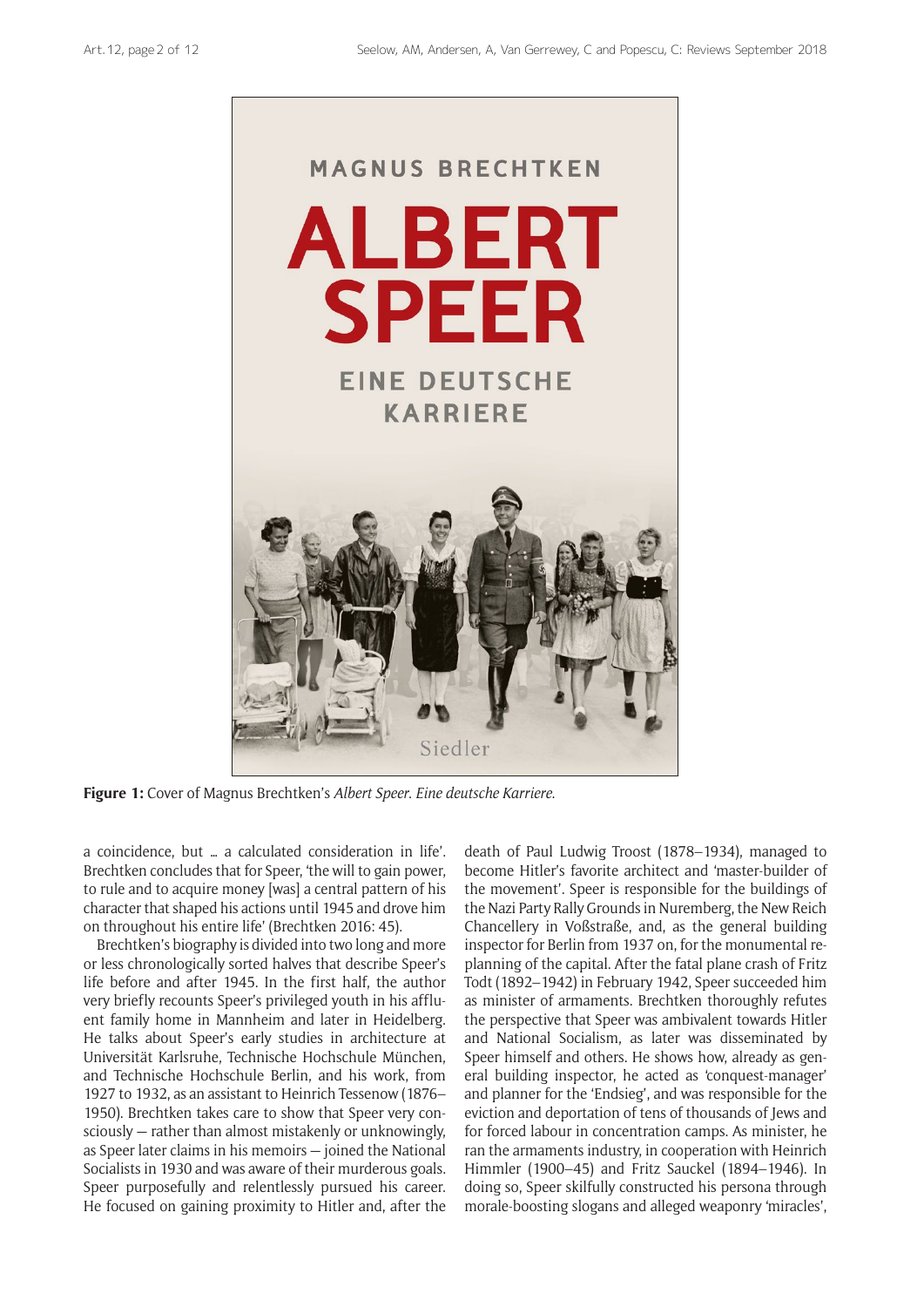and at times even as a potential successor to Hitler. In the end, he commanded about 14 million workers in the armaments industry — about half of the workforce controlled by Germany, which included several million forced labourers and nearly half a million concentration camp inmates. Even when it was apparent that Germany would lose the war, Speer continued to raise industrial production very efficiently, thus extending the war — and the murders in the death camps and the death of a millionfold people at the front.

The second half of the book deals with Speer's life after 1945: the Nuremberg Trials, the twenty years of imprisonment in Spandau, and his career in post-war Germany after his discharge in 1966. In court, Speer only selectively admitted to his crimes and, simulating atonement, assumed only an abstract overall responsibility in order to camouflage his personal responsibility. He constructed his life story anew, presented himself as a tempted artist and an apolitical technician, and positioned himself as a witness and authority on the perished Third Reich. After his release, Speer, thanks to numerous interviews and three autobiographical books — *Erinnerungen* (1969), *Spandauer Tagebücher* (1975 and 1976) and *Der Sklavenstaat*. *Meine Auseinandersetzungen mit der SS* (1981) — became a celebrated bestselling author; *Erinnerungen* alone has been translated into 17 languages. These memoirs, produced in collaboration with the publisher Wolf Jobst Siedler (1926–2013) and the historian and future editor of *Frankfurter Allgemeine Zeitung*, Joachim Fest (1926–2006), take Speer's mythmaking to a mass-media level. Speer, the 'good Nazi', provides with his lies an exculpation narrative that is perpetuated many times over by countless 'Mitläufer' ('hangers-on') in post-war Germany. To exonerate themselves, they all too readily believe that he was not aware of the regime's crimes.

With this biography Magnus Brechtken accomplishes a twofold success. First, thanks to his painstaking archival research, he effectively uncovers the last myths remaining about Albert Speer. His biography surpasses previous work by historians since the 1980s, though he acknowledges their achievements and builds on them. Matthias Schmidt (1982) and Susanne Willems (2002), for example, unearthed Speer's leading role in the persecution and murder of European Jews; Angela Schönberger (1981) has refuted the 'Reichskanzlei'-legend; Hans J. Reichhardt and Wolfgang Schäche (1998) uncovered the destruction of Berlin in the wake of Speer's monumental re-planning of the city; Adam Tooze exposed Speer's alleged armaments-miracle (2006: 554–579); and most recently, Isabell Trommer (2016) deconstructed Speer's self-mystification and his role in the justification- and apology-discourses in post-war Germany. Also of great importance was the TV-movie *Speer und Er* by Heinrich Breloer, which for the first time brought Speer's central role in the Nazi regime to the attention of a wide audience and also debunked numerous myths; the book accompanying the film reproduced numerous documents as evidence (Breloer 2005, 2006).

Brechtken also investigates the Speer memoirs and biographies. It has taken historiography a long time to unmask them as cunning apologies and to prove that they cannot be trusted. Brechtken deconstructs their influence and meticulously uncovers them, almost sentence by sentence, as manipulation or fake. He shows how Speer even instrumentalized former employees to conceal his activities and to fabricate alibis after the fact. The influence of Speer's memoirs would not have been so disastrous if they — like the memoirs of other Nazis — had been only apologetic writings whose purpose was to obliterate traces and if they had not exerted such great power on the popular perception of the Third Reich as well as on scientific research. For example, Speer's alleged absence from Heinrich Himmler's Poznań speech in October 1943 as evidence of his ignorance of the Holocaust, Speer's alleged plan of a poison gas attack on Hitler in February 1945, and his alleged refusal of Hitler's 'Nero' order in March 1945 have all been picked up as historical facts and repeated many times — all of which, however, have been debunked by Brechtken as dubious stories or fairy tales, floated by Speer after the war. Brechtken mainly blames Wolf Jobst Siedler and in particular Joachim Fest for this ominous influence. How long Fest adheres to the lies fabricated by Speer can be seen from the fact that even in 2005, Fest  $-$  in total 'ignorance and remoteness from knowledge' (Brechtken 2017: 555) — maintains that 'only a few further works [on Speer] have appeared since the early 1970s' and that the 'level of knowledge' essentially hasn't changed much since then (Fest 2005: 11).

One drawback of this biography is the brevity with which Brechtken investigates Speer's work as an architect. It is reduced to a secondary discourse, in the shadow of the rest of his biography. While a number of studies have explored Speer's architecture as a product of the regime (for an overview see Reichhardt and Schäche (2008: 9–22) and Tesch (2016: 2–8)), investigating it on its own terms represents a historiographic dilemma: either separating it from its historical context or pursuing 'Täterforschung' (perpetrator research), which has been rather uncommon in art history. As Winfried Nerdinger and Raphael Rosenberg point out in the preface of the first volume of their series Hitlers Architekten: Historisch-kritische Monografien zur Regimearchitektur im Nationalsozialismus, *Paul Ludwig Troost (1878–1934)* by Timo Nüßlein (2012), 'Täterforschung' has become an indispensable tool for historic analysis in 'Zeitgeschichte' (Longerich 2007), but for good reason it is little known in the realm of art history:

Monographs on bad artists are not written, books about the life and work of criminals are shunned in the art world. That is why for a long time there have been no historic-critical monographs on the most successful architects, painters and sculptors under the Nazi regime. (Nerdinger and Rosenberg 2012: v)

The publication of Speer's architectural work, which he initiated in 1978 and which became known to an international audience through Léon Krier's 1985 edition, is based *mutatis mutandis* on myths similar to those in Speer's memoirs (Speer 1978 and Krier 1985). The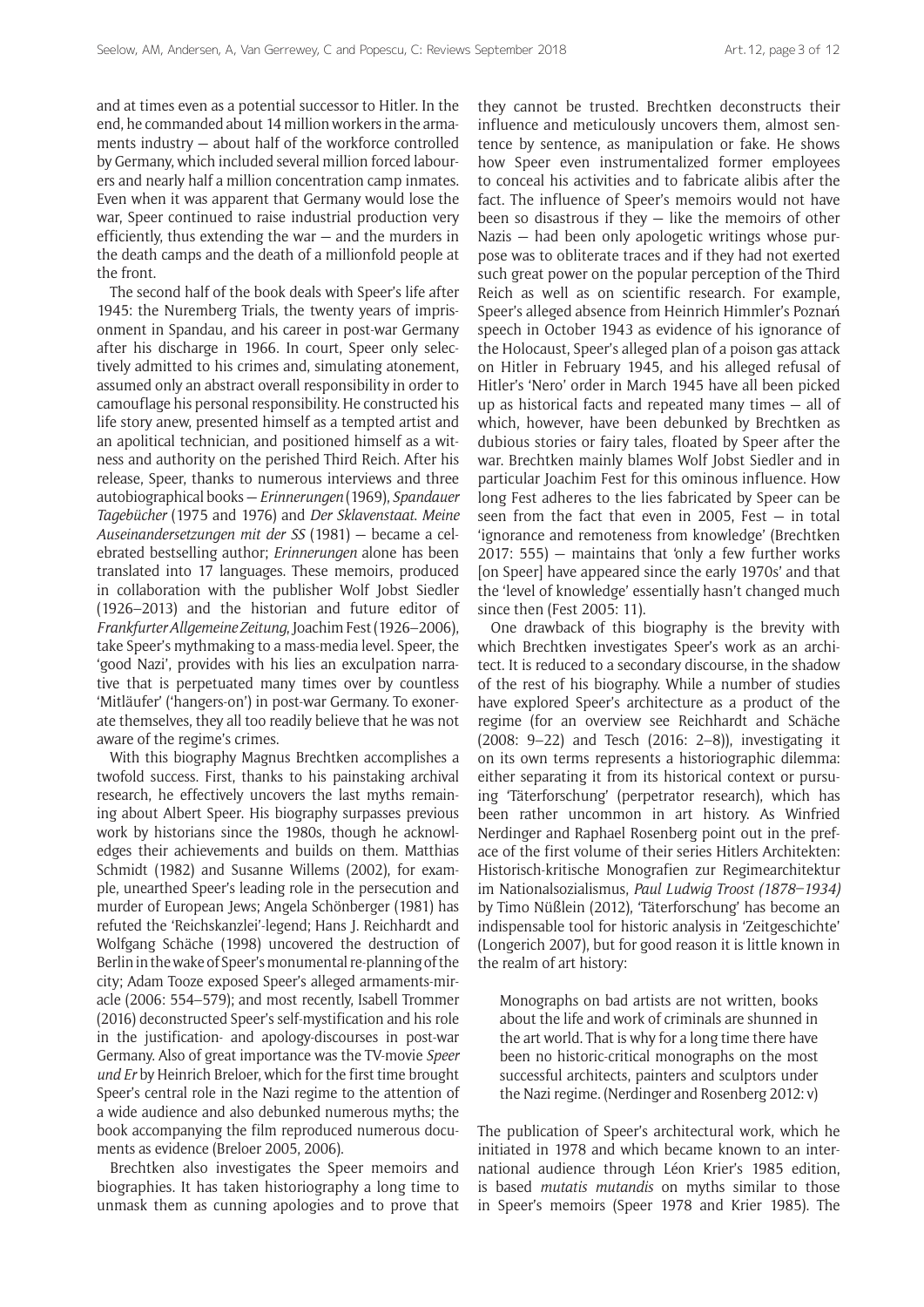attempt to consider Speer's architecture as a continuation of classicism and completely detached from its political implications is based, as critics have pointed out, on deliberate euphemistic retouches and crude historic simplifications (for an overview of the criticism, see Reichhardt and Schäche (2008: 19–20)). The art historical classification undertaken in the same volume by the art historian Lars Olof Larsson (incidentally the son-in-law of Speer's collaborator Hans Stephan) and the comparison with the Nordic classicism of the time were both systematically refuted by Winfried Nerdinger (1986). Tracing the origin of Speer's architecture back to Schinkel and other classicists proves on close examination to be another fable that was invented by Speer in collaboration with Siedler and Fest in the memoirs.

In addition to the studies already mentioned, Sebastian Tesch recently investigated Speer's architectural work and published the monograph *Albert Speer (1905–1981)* (2016) as part of the Hitlers Architekten project, which documents the architects of Hitler's regime. This extensive examination, for the first time, of archival source material yields a differentiated picture. Architecturally, Speer first adopts the simple 'Heimatstil' of his teacher Heinrich Tessenow; after 1933 he orients himself to the reductionism of his predecessor Paul Ludwig Troost; then, around 1936, emancipates himself from this with an austere eclecticism; and finally, after 1938, proceeds to a richly decorated monumentalism. Speer's architecture can only be categorized as eclectic, since he mixes the design principles and the formal vocabulary of different epochs without any discernible system. Tesch concludes that Speer's work is from the beginning closely linked with politics and a product of the specific structure of the Nazi dictatorship. Speer's importance to Hitler was based on the fact that the latter found in Speer a loyal and administratively gifted architect to implement his wishes. Tesch goes so far as to state that 'the plans made between 1933 and 1945 more clearly [reflect] Hitler's ideas than Speer's' (Tesch 2016: 225–227). In this sense, Speer is rightly remembered not so much for his work as an architect as for his close connection to Hitler and his role as minister of armaments, as well as for his obfuscating exculpation strategy as a war criminal after 1945. From a contemporary point of view, Speer's disastrous moral transgression should be a thought-provoking warning to architects who offer their services to dictators.

Magnus Brechtken has produced a superbly researched and brilliantly written biography. Thanks to intensive use of archival material, he not only succeeds in unmasking the remaining myths about Albert Speer, but also in deconstructing the disastrous influence of the Speer memoirs and biographies. One can only hope that more architectural historians will follow Brechtken's methodological example and pursue a similarly critical approach. He sets standards not only for critically investigating an architect's life and work from a contemporary 'Täterforschung' perspective; his biography also is an important lesson in critically revising architectural history, especially oral history, by scrutinizing memoirs and self-portrayals.

#### **Empathy and the Creation of Virtual Space**

Angela Andersen Centre for Studies in Religion and Society, University of Victoria, CA [angitect@mit.edu](mailto:angitect@mit.edu)

*ΣΕΠΤΕΜΒΡΙΑΝA/September 55*, Keller Gallery, Massachusetts Institute of Technology (MIT), Cambridge, MA, USA, November 5–12, 2016; !f Istanbul Independent Film Festival, Istanbul, Turkey, February 16–26, 2017.

*September 55* is a virtual reality (VR) exhibition that recreates the attack, during the night of September 6 and the early morning hours of September 7, 1955, on Greek, Armenian, and Jewish homes and businesses in a violent pogrom in the Pera district of Istanbul. It was later revealed that top government officials orchestrated these attacks, with the intent to drive minority communities from the country. The exhibition harnesses the experiential nature of virtual architectural environments and recreates the urban setting based on archival photographs and historical accounts. This review explores the exhibition's recreations of historic settings and its presentation of space as well as the ways in which the experiential nature of virtual architecture has been used to generate empathy for marginalized and persecuted peoples.

Several scholars have studied the potential of virtual exhibits for delivering programmed, three-dimensional 'cultural content,' and the role of artists-as-coders since the 1990s (Economou 2007; Merritt 2001; Ronchi 2009). Architectural and gaming design embraced newly released VR technologies early on, but museum and gallery exhibitions have only recently accepted the potential of VR as a critical artistic medium, in addition to its recognized technical role as a teaching and presentation tool, by using it to explore new ways of helping audiences to experience and relate to social and cultural themes. The British Museum, for example, employed VR in *Mummy: The Inside Story* (2004 and 2011) to provide access to the layered wrappings of a 3,000-year-old Egyptian mummy, and in 2015 launched the Virtual Reality Weekend featuring a VR bronze age roundhouse. Unlike *September 55*, these were didactic examinations of sites and objects that did not seek an emotional response to the featured artefacts. The great affective power of immersive VR and gaming applications (McLay et. al. 2014) has been used in projects such as *Digital Oral Histories for Reconciliation* (2017), which explored the history of abusive, racialized education in Canada by juxtaposing a virtual school with actual recorded interviews with former students. In a similar way, *September 55* is a curated visit to a fraught neighbourhood and opens space for viewers to empathize for a few moments with the seen and unseen victims of that night in 1955.

In *September 55* spaces viewed through VR goggles shift during an eight-minute long series of visual and aural scapes set within a very specific temporal and spatial context (**Figure 2**). The display is part installation and part historical simulation, documenting the destruction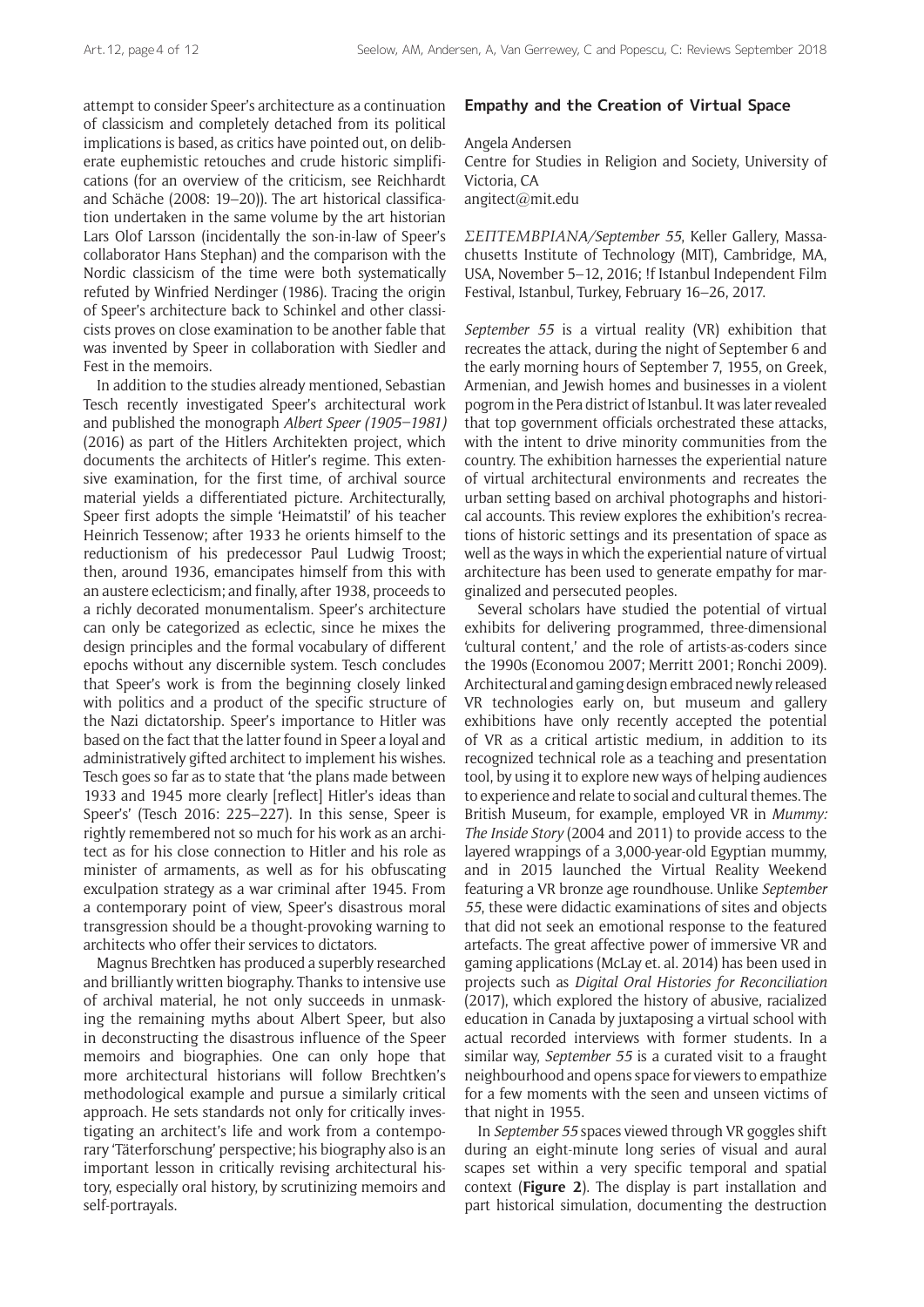

**Figure 2:** Still from *September 55*, VR interior. Reproduced with permission of Çağrı Hakan Zaman, Nil Tuzcu, and Deniz Tortum.



**Figure 3:** Installation view from *September 55* at !F Istanbul Film Festival 2017. Reproduced with permission of !F Istanbul Independent Film Festival.

in the Pera district, commonly known as Beyoğlu since the departure of its Greek residents following the attacks. As the VR activates, the transition from the empty gallery to the rooms and streetscapes of a virtual, mid-1950s Istanbul results in an evocative yet dissonant sensory experience on the cusp of the real (**Figure 3**).

In 1955, close to 100,000 people who identified as Greek through heritage, language, and religion were living as citizens of the Turkish Republic. Mounting tensions over the contested island of Cyprus, a minority tax, and nationalist demonstrations reached a critical point on September 6, 1955, when a bomb was planted within the Turkish consular compound in Thessaloniki, Greece. A subsequent Turkish court martial trial, convened following the military coup of 1960, demonstrated that the bomb

attack had been planned by high-ranking members of the Turkish government to allow them to target Istanbul's Greeks; their Armenian, Assyrian and Jewish neighbours were also subjected to violence. Furthermore, evidence showed that Turkish officials had distributed manipulated photographs to Istanbul newspapers with the intent to exaggerate the damages to the consulate in order to generate anti-Greek sentiment. As an outcome of the trial, Democratic prime minister Adnan Menderes and foreign minister Fatin Rüştü Zorlu were convicted and executed for coordinating the consular bombing and organizing the attacks in Istanbul's Pera district. But by the time of the ruling, most Greek families had already departed from Turkey (Vryonis 2005).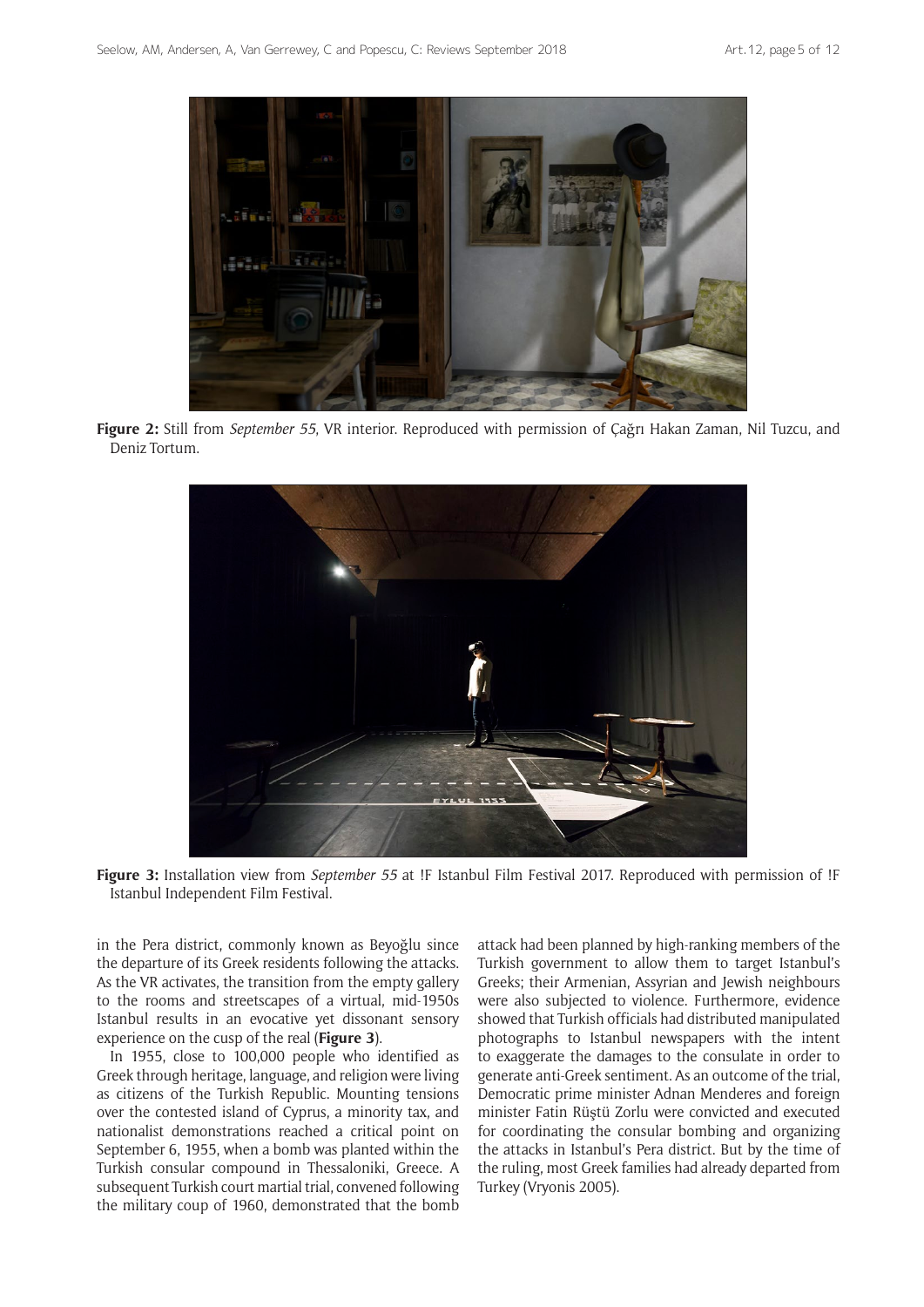*September 55* was developed through the collaborative efforts of Çağrı Hakan Zaman, Nil Tuzcu, and Deniz Tortum, Turkish-born researchers and designers who were trained in the United States in the fields of design computation, urban studies and planning, and comparative media. They utilized a digital platform intended to be experienced through single-viewer goggles within an empty gallery interior, in combination with sound recordings transmitted through headphones. The creators researched media accounts and oral histories covering the events of 1955, but the show took much of its inspiration from four photographic archives that connect highly personal images with the larger story of persecution: the Fahri Çoker Archive of the pogrom's ruins; the Dimitrios Kalumenos Archive of the Greek Patriarchate's official photographs of the aftermath of that night; the archive of Armenian studio portrait photographer Maryam Şahinyan, who emigrated to Istanbul as a child when her family escaped anti-Armenian violence in central Turkey decades earlier; and images from Osep Minasoğlu's Studio Osep, which closed when Osep escaped Istanbul to work in Paris following the pogrom. These Greek and Armenian photographers were personally and professionally devastated by the events of that night, and it is their surroundings that we see reconstructed in *September 55*.

The VR exhibition design establishes a visual meta-chronicle of frozen scenes from the night of the attacks, staged around a simulation of a portrait studio, a small photography shop, and a street corner. Photographic prints are mounted on the gallery walls for viewing prior to the VR experience, and also inserted into virtual frames on the simulated studio walls. All these archival images have long been available in print and online and used for exhibitions, so the significance of *September 55* rests in its spatially grounded interpretation and architectural representation. The creators have broken down the physical and temporal barriers of a typical exhibition with virtual, cognitive spatial experiences, thereby breaching the emotional distance of the spectator.

The immersive medium of the exhibition harnesses the capacity of space to address political and ethical issues. The viewer is confronted with everyday scenes of work in the photography studio alternating with fearful episodes on the street. The evocation of both economic ruin and the loss of home, safety, and property also alludes to the current vulnerable situation of minorities living in Turkey. This resonates with the decades-long urban relocation of Kurds from conflict zones in Turkey's eastern provinces, and the recent situation of over two million Syrian refugees living in Turkey who, seeking safety from a crippling war, have begun to test the patience of the administration and the populace.

Through a spatial immersion in the Pera district, the installation discourages passive spectatorship. I strained my eyes to read the headlines on a newspaper, and looked at personal objects in the room. I turned around to see who was smashing the windows of a burning apartment building, and made my way to a door that seemed as if it might provide an escape route from a horde intent on destruction. As goggles began to transmit the visuals of an Istanbul street corner, backlit figures appeared, leaning from apartment windows while flames crackled and glass shattered below. The scene changed, and within the intimacy of a mid-20th-century photography studio, relatives and family groups gathered before the camera. Their gentle words to each other formed a soundscape recorded by Turkish speakers, expressing a myriad of diminutives and affectionate terms. Familial interactions, the adjustment of a scarf or collar, the settling of a baby, and the arrangement of the room itself are reminders of what was destroyed, who was displaced, and what was irretrievably lost from the fabric of Turkish society after the attacks.

Zaman, Tuzcu, and Tortum's design is a compelling, virtual recreation of buildings and interiors belonging to Istanbul's once lively Greek and Armenian photography community. These urban settings and the lives of their occupants were destroyed in a single night by government-coordinated thugs. Vulnerable people throughout history have faced attacks, vandalism, and the confiscation and occupation of their architecture their homes, businesses, and places of worship. One would wish that their route to safety was as simple as removing a set of goggles.

#### **Criticizing the Museum**

Christophe Van Gerrewey EPFL Lausanne, CH [christophe.vangerrewey@epfl.ch](mailto:christophe.vangerrewey@epfl.ch)

*Stedelijk Base*, exhibition design by AMO/Rem Koolhaas & Federico Martelli, Stedelijk Museum Amsterdam, Amsterdam, since December 16, 2017.

The new exhibition of the collection of the Stedelijk Museum in Amsterdam, open since 16 December 2017, is fascinating and questionable at the same time. The two large rooms in the basement of the museum's extension, built in 2012 by Benthem Crouwel, are for the first time used to show the permanent collection, and not to house temporary exhibitions. This was a decision director Beatrix Ruf made following her appointment in 2014. It is part of a vision for the entire building, based on a division in three parts: *Stedelijk Base* shows the collection; *Stedelijk Turns* (in the old building dating to the end of the 19th century) houses thematic presentations; and *Stedelijk Now* is there for temporary exhibitions.

On October 17, 2017, three months before the opening of the collection display, Ruf stepped down after allegations of conflicts of interest. Authorship(s) of this exhibition is thus difficult to discern, but the decision to show designs, drawings, photography, painting, sculpture, video, and installation all together was certainly hers. In the middle of September, in the Stedelijk's web-text announcing the new display ('Stedelijk Base Opens', 2017), Ruf explained, 'I see the collection as a whole … Each work was created at a particular point in time. By placing different disciplines side by side, we learn more about a period and are able to see new cross-connections'. Nevertheless, art dominates, evidently because the exhibition is structured according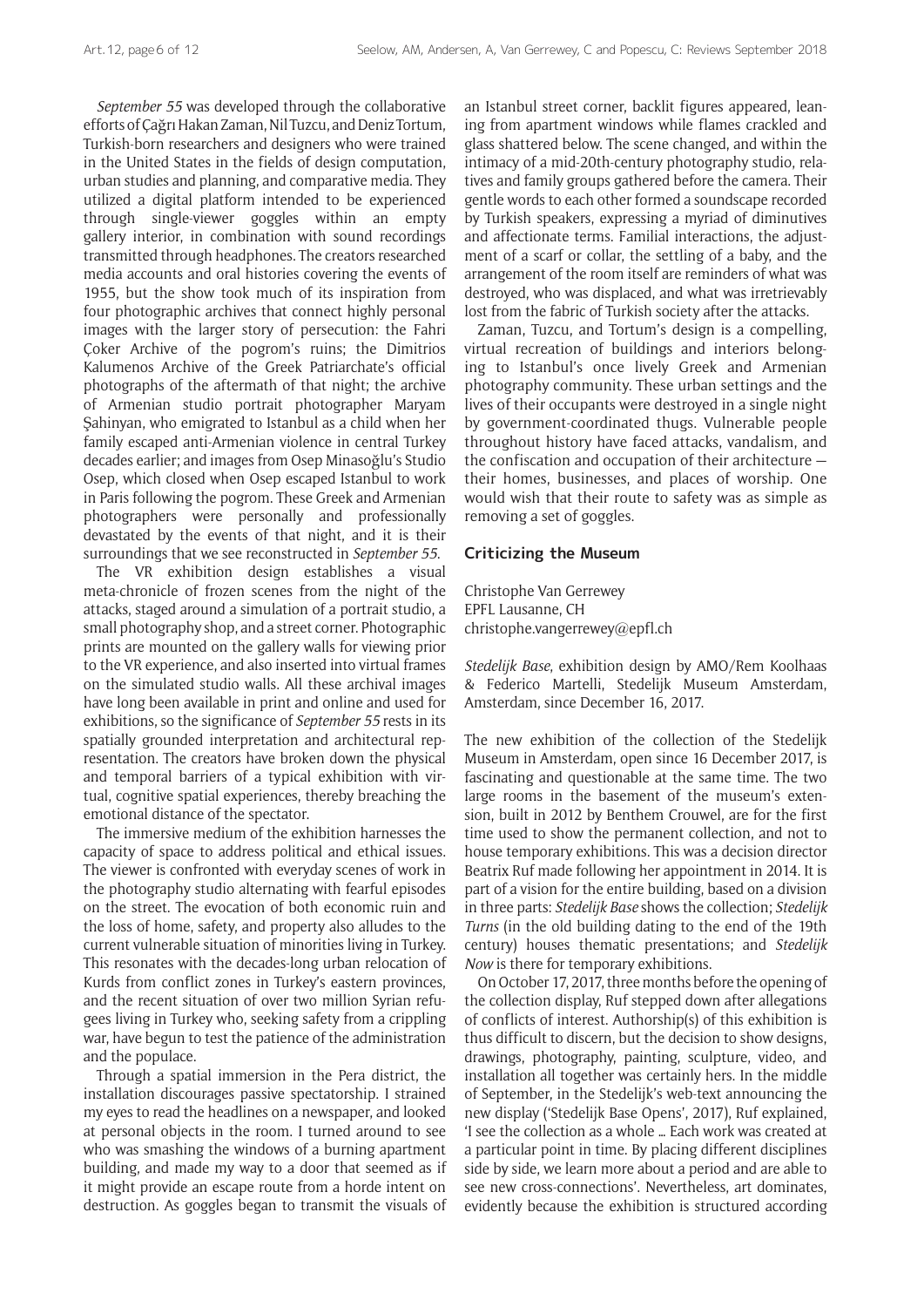to well-known art historical movements, such as Cobra, Abstract Expressionism, and Pop Art.

*Stedelijk Base* is, at first sight, indeed rather generic; instead of exhibiting the collection's individuality, it presents an unsurprising overview of 20th-century art, supplemented with furniture, design, and utensils. This curatorial choice is justifiable because *Stedelijk Turns* and *Stedelijk Now* complement each other and thus create the potential to 'dig deeper' (a main category at the Stedelijk's website, next to 'visit' and 'what's on'). The exhibition design by Rem Koolhaas and Federico Martelli from AMO (the research unit of OMA) is, however, anything but basic or unsurprising. One could state that without the architects' contribution, *Stedelijk Base* would have been in no way as adventurous as it looks now. This is true, at least, for the underground room. The smaller rooms upstairs, with art from 1980 onwards, have been arranged without Koolhaas and Martelli's intervention. They appear as an uninspired encore, structured according to a rather random set of themes such as 'AIDS' or 'violence'.

Ruf chose to work with AMO to develop a new kind of museological display, which she deemed necessary to respond to the challenges of an ever-growing digital culture. In the press announcement from September, she said:

The widespread use of the Internet has given us a new way to gather information: we browse, see masses of images in one go, connect them and make combinations. All of this is expressed in *Stedelijk Base*: in a fantastic concept designed by AMO, you can move freely through the space, see amazing combinations, and make your own connections.

In the underground space of the extension, Koolhaas and Martelli decided to place steel plates — lasered, grey or coated in white, and with a total cost of 1.5 million euros as folding screens that do not reach the ceiling. Starting from the entrance, a chronological display runs counterclockwise from the entrance to the exit. The obliquely placed walls create zones instead of rooms, never separated but continuously 'leaking'; no matter where you are or where you look, there is always something else to see, close by or farther away.

'You can focus on many images at the same time', Koolhaas explained (Smallenburg 2017). Simultaneity is indeed the starting point for group or collection exhibitions, but the question is whether what you see becomes meaningful. Is the presence of many images and artworks just a matter of providing information (as Ruf described it), or does their proximity bring about new insights? Curating an exhibition means grouping and ordering artworks in such a way that they 'cure' each other from the artificial museum constellation to which they belong, taken away from their original context (such as a studio or a private collection). In Koolhaas and Martelli's design, such groupings are never architectonically reinforced but rather denounced: instead of drawing attention to ensembles or individual works, the scenography continuously points to paths that invite you to explore *more* — other objects, periods, genres or artistic choices are anxiously waiting to be looked at, and  $-$  in the end  $-$  every scenographic construction is precisely that: a *construction*, an invention by historians or curators.

The consequences of this scenographic approach are far-reaching. The chronological backbone of the exhibition (against the outer walls) is affected or breached by the architectural setting of the steel plates. The Grand Narrative of Art History is attacked by means of the crisscrossed screens, but in the space that opens up, no small,



**Figure 4:** Rem Koolhaas and Federico Martelli of OMA, Plan *Stedelijk*. *©* Stedelijk Museum Amsterdam.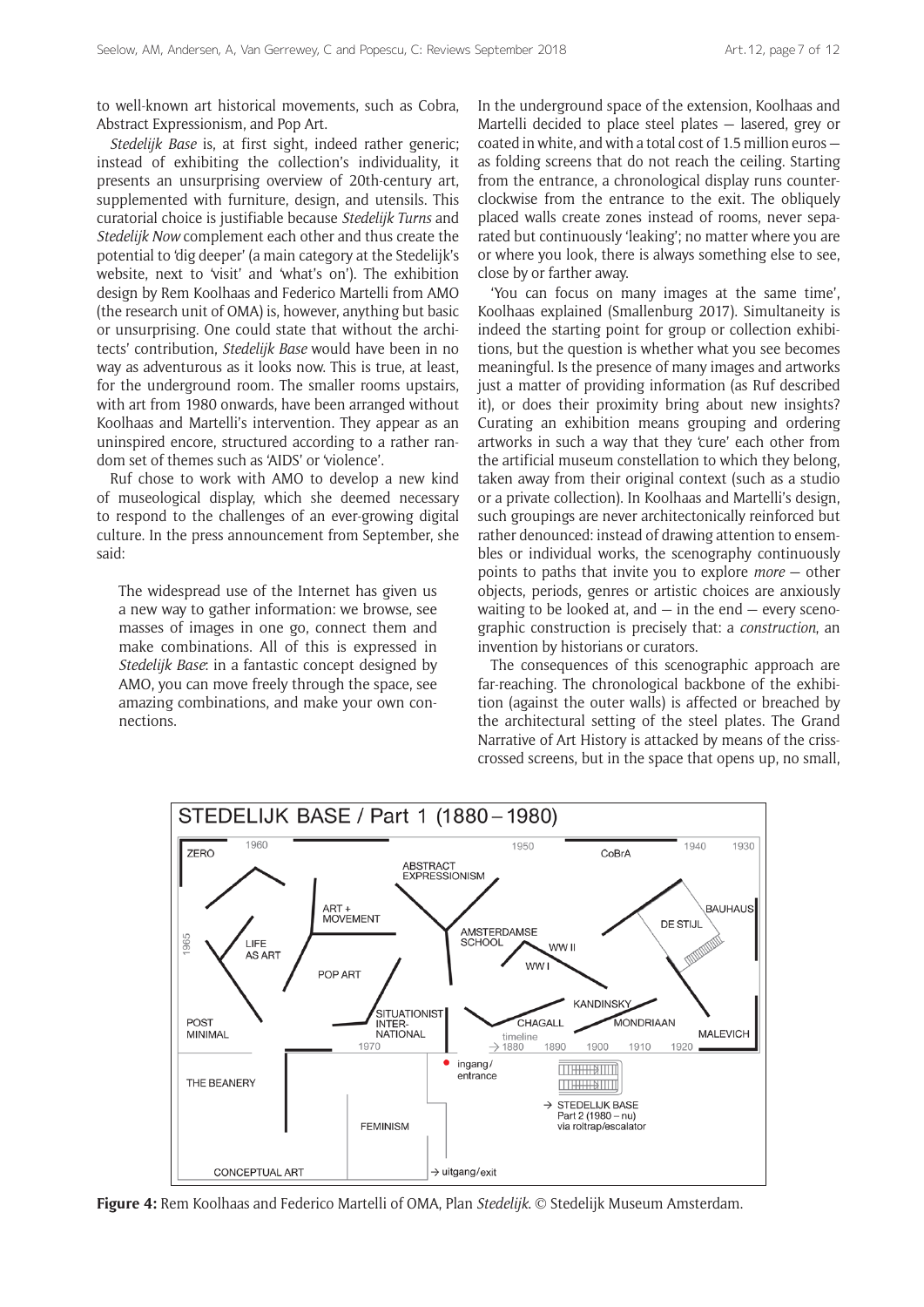engaging, or divergent stories are being told (**Figure 4**). This also has to do with the deliberate lack of acknowledgement that individual works or objects might have an aura. There is not enough room, around or in between, to look at them from a distance, and  $-$  in particular  $-$  to contemplate them without immediately having to see something else (**Figure 5**).

With *Stedelijk Base*, Koolhaas and Martelli seem to renounce the traditional task of architecture to 'house' artworks and to assign them, as Paul Valéry stated as early as 1923, 'their place, their task and their constraints' (Valéry 1960). At the same time, the architects present this experiment as a new beginning and a necessary innovation of the museum in the 21st century. Koolhaas has often declared himself to have been 'aesthetically formed' as a teenager in the 1950s by the exhibitions of the former director of the Stedelijk Museum, Willem Sandberg (Graafland and De Haan 1996: 224). The question is what kind of aesthetical formation can a museum offer, if it models itself upon contemporary phenomena such as Instagram or Google Image Search. What is the effect of playfully criticizing art history, art historical conventions and canons, in a world where all these things seem more absent than ever? In *Stedelijk Base* Koolhaas is targeting a 'new kind of museum visitor' (Smallenburg 2017), but the result turns out to be a new kind of museum space as well — a museum defined by simultaneity, superficiality, individual impressions, objects without aura, irreducible complexity, the futility of interpretation, and the absence of authority. Traditionally, museums were bastions where these phenomena were kept out, but Koolhaas explains his interventions in such a way — and this is not the first time in his career — that criticizing his design all too easily leads to conservatism. And yet it remains to be seen whether *Stedelijk Base* indeed is a future-oriented mutation of museum's exhibition space or if it will turn out to be a temporary fad.

### **On Shrinkage as a Current Condition**

Carmen Popescu Ecole Nationale Supérieure d'Architecture de Bretagne, Rennes, FR [crmv@noos.fr](mailto:crmv@noos.fr)

*Shrinking Cities in Romania*, National Museum of Contemporary Art, Bucharest, April 20–October 9, 2016.

In April 2016 the exhibition *Shrinking Cities in Romania* opened in the National Museum of Contemporary Art (MNAC) in Bucharest. Two months later, the hosting institution initiated a debate on its potential displacement from its current location in Ceaușescu's gigantic House of the People, now known as the Parliament Palace. This review will examine the exhibition on shrinkage and the debate on the institution's displacement as two symptomatic instances of the same phenomenon: Romania's struggle with the tensions of post-modernization against the background of political, economic, and, not least, cultural mutations as they have taken shape in the decades following the 1989 turnover.

In the past few years, the theme of shrinking cities has been a hot topic in the fields of politics, economics, geography, architecture, and urban planning, giving rise to initiatives such as the Shrinking Cities International Research Network. The manifestation of this phenomenon in Romania, however, remains largely unexamined. Major publications on shrinkage (Oswalt 2005; Oswalt and Rieniets 2006; Pallagst, Wiechmann, and Martinez-Fernandez 2014; Bontje and Musterd 2014) hardly include any Romanian case studies. The exhibition *Shrinking Cities in Romania* therefore not only introduced the topic to a large Romanian audience, but it also filled a gap, the size of the region of Romania, in the current research on shrinkage.



**Figure 5:** Photo of *Stedelijk Base* by Gert Jan van Rooij. *©* Stedelijk Museum Amsterdam.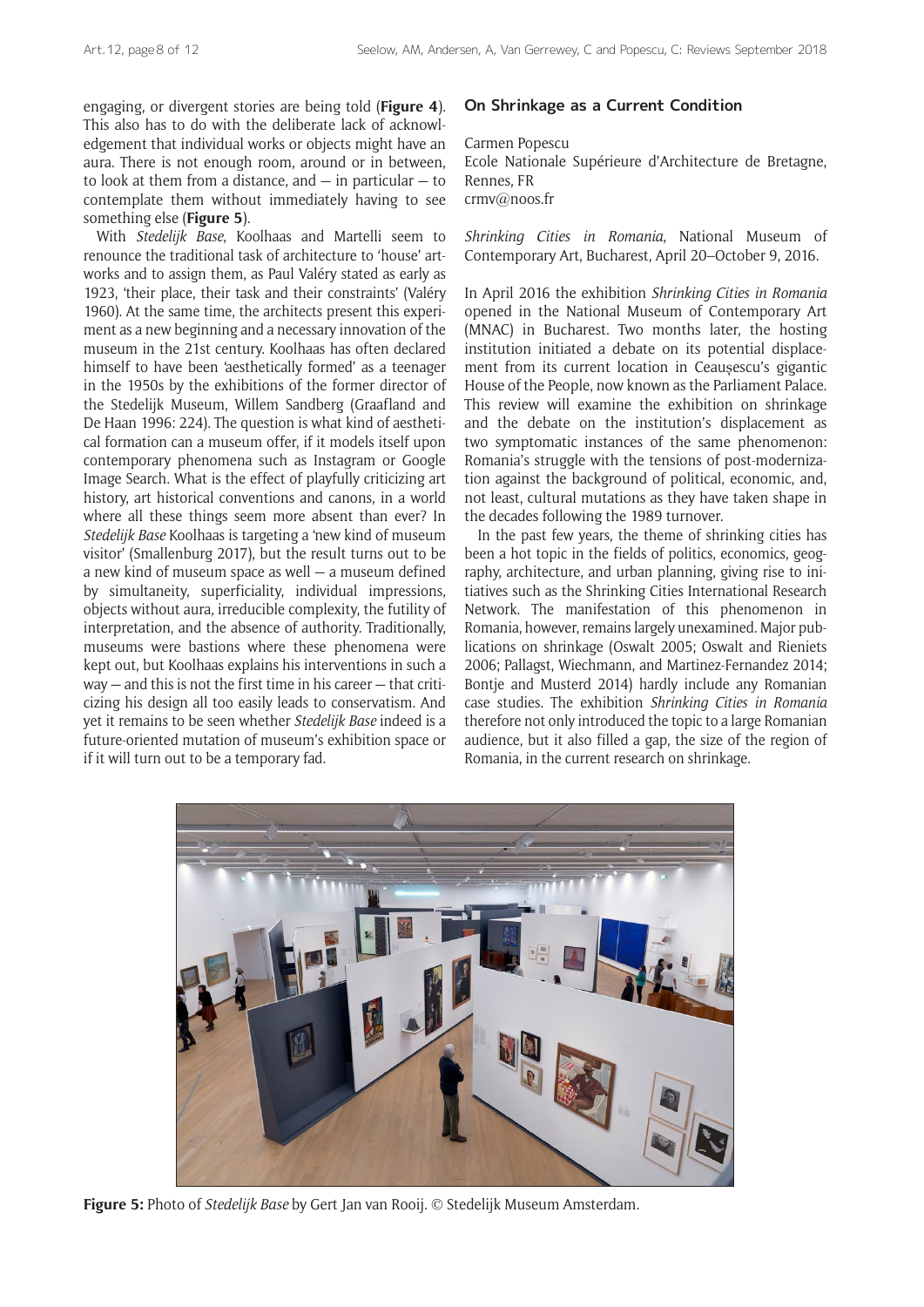Shrinkage in Romania may be considered a play in three acts: the first act consisted of the modernization process that took place during the Romanian Kingdom (1881–1947); the second act continued this modernization through the oversized scale of industrialization during the communist regime; and the final and third act, which is still in progress, involves massive mutations brought about by geopolitical changes in the post-1989 era. The curator, Ilinca Păun Constantinescu, chose to focus only on this third phase of post-industrialization. Old industrial towns, new socialist cities, and major urban centres all diminished progressively after 1989. Half of the Romanian cities lost a fifth of their population, which affected not only their physical entity but also their social and cultural identity.

Several factors accelerated this process of shrinkage: a massive deindustrialization that is still ongoing triggered unemployment and poverty, engendering identity issues within diverse communities; a decreasing birth rate; and last, but not least, recent geopolitical mutations. After 1989, economic and other forms of migration emerged, which intensified when Romania became a member of the EU. After decades of industrialization, the constant flux towards the urban areas was reversed. The resulting dynamics of shrinkage, sprawl, and illegal urban

developments in periurban areas repolarized the territory and strengthened social injustice.

This process is reflected in the three sections of the exhibition, each developed by a different team under the curatorship of Păun Constantinescu. These sections are also presented in the unconventional publication with short essays on Romanian shrinkage, printed on loose sheets of paper, forming a sort of DIY catalogue, which will be republished in the form of an edited volume, with a preface by Philipp Oswalt.

The first section was set up as an 'information filter'. Three maps providing concrete data on shrinkage captured the size of the phenomenon both in Romania and in the entire world. A large map of Romania indicated the demographic evolution of the cities between 1989 — the year the communist regime in Romania was overthrown and 2012, supported by statistical tables offering detailed information on a century of urban dynamics (1912–2012). A second map of the country was imagined as an interactive tool, inviting visitors to pin a red flag if they thought that their city had not decreased, or a black one if they thought it had (**Figure 6**). The third map situated Romania and its major cities within the global framework of shrinkage as it evolved in the second half of the 20th century. A wide display of international publications showed the range of in-depth analyses of shrinkage in various countries.



**Figure 6:** Demographic map of Romania. Photo by Carmen Popescu.



**Figure 7:** 'The Phenomenon' installation by Tudor Constantinescu with IDEILAGRAM. Photo by Carmen Popescu.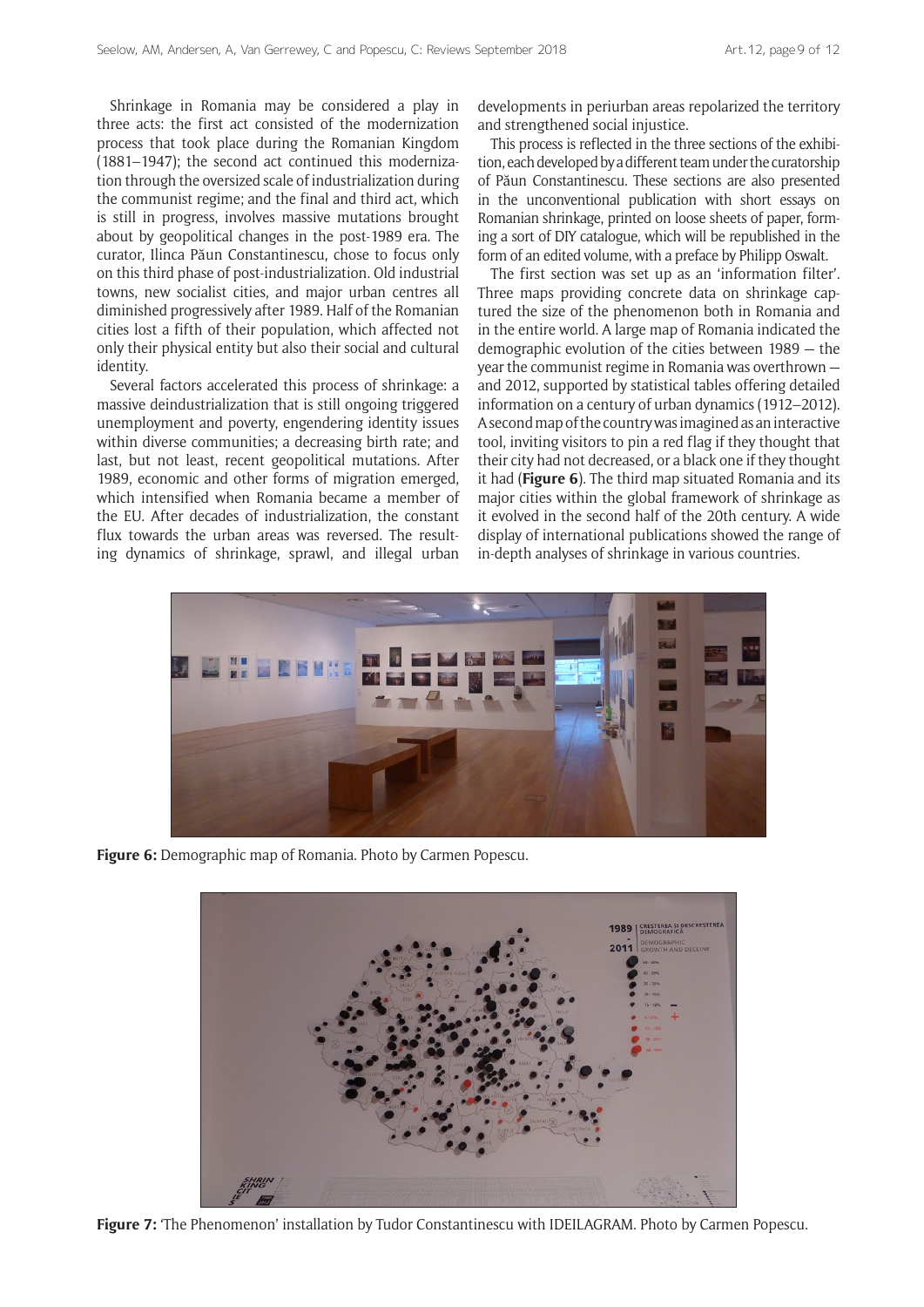The two other sections of the exhibition revealed the complex interplay of economic, demographic, social, and cultural causes of shrinkage through various installations.

The second and largest section, 'Urban Conditions — A Direct Investigation', consisted of six installations. Among these, 'Post-Industrial Stories' (by Ioana Cîrlig and Marin Raicu) and 'Waiting for August' (by Teodora Ana Mihai) dealt with the population of shrinking communities, including the sensible subject of children left behind in the country by their parents who went to work in the EU (**Figure 7**). The third section, 'Reactions. Interventions' focused, by means of an art installation (by Ion Barbu and Andrei Dăscălescu), on the mining town of Petrila, a mining agglomeration being among the most symptomatic case of shrinkage.

*Shrinking Cities in Romania* was perceived as an important event, not just because of its size, but especially because of the great number of connected manifestations such as workshops, lectures, theatre plays, and film projections. Trying to grasp its subject by as many means as possible, *Shrinking Cities* appropriated tools from urban sociology, anthropology, contemporary art, and social and political sciences. At the same time, this methodological diversity resulted in a certain fragmentation and dilution of its discourse. Some installations or artistic interventions, for instance, did not aim at contributing to scholarly knowledge but at arousing debate by performing a militant act. The impact of the exhibition on its visitors was prompt: in the midst of the political campaign for the local administrative elections in June 2016, an online newspaper demanded that the theme of the exhibition be addressed by the candidates in their campaign (Costea 2016).

One essay in the DIY catalogue, 'From the Difficultto-Access Backside of the Parliament Palace', was the unintentional inspiration for a debate about yet another political issue (Zahariade 2016). Alluding to the remoteness of the MNAC, the venue of the exhibition, the text touched upon a long-time controversy: why should the main museum of contemporary art in Romania be enclosed in a piece of totalitarian architecture? The author of the text did not realize that the bizarreness of the situation was actually itself the result of an act of (political) shrinkage — hence, ironically, the venue of the exhibition could be seen as yet another way of considering shrinkage in postsocialist Romania.

The controversy of the location had been an issue since the museum opened its doors in 2004 in a section of the Parliament's Palace, which had undergone an architectural readjustment by Adrian Spirescu. One of the museum's inaugural exhibitions in 2004, curated by Ruxandra Balaci, called *Romanian Artists (and Not Only) Love Ceau*ș*escu's Palace?!*, addressed the polemic about the location of the new museum, which had already begun to spread rapidly beyond the Romanian borders, gathering more cons than pros. The negative side of the argument was that the MNAC's location gave rise to political incongruity, was an ethical *faux-pas*, and made it a decentred and isolated venue. One fifth of old Bucharest was demolished to make place for the House of the People, and therefore the association of the MNAC with

this symbol of the communist regime, itself responsible for so much human and urban grief, seemed not only incompatible with the museum's cultural mission but morally problematic. Arguments for the new location, on the other hand, were pragmatic: the domain on which the House of the People is located was largely empty, so why not take advantage of it? Some added the thrill of playing with political symbols: did the avant-garde not always defy those in power?

The founding director, who had accepted the offer of the prime minister to install the museum in the Parliament's house, implicitly defended his choice at the opening of the museum, stressing the necessity to adopt different criteria for exhibiting contemporary art, after the examples set by Guggenheim Museum Bilbao, the Ludwig Museum, and the Tate Modern (Oroveanu 2004: 19–21). The artistic director similarly pointed to the East European tendency, after 1989, to demystify the Communist symbols by means of derision and parody. This statement implicitly aligned the awkward imprisonment of the new museum within the House of the People with the same tendency: 'The MNAC has to be perceived as … a space for the exercise of freedom and normality, in the most abnormal place of Europe. Anti-political correctness in a building dedicated mainly to political power' (Balaci 2004: 32–40).

Few years after the inauguration of the MNAC, a new predicament complicated the situation: it was decided that the Cathedral of the Nation — commissioned after 1989 as both a redemptive and expiatory act after the communist period — was to be built in the backyard of the House of the People, or in other words in front of the MNAC. The museum was henceforth caught between the symbols of political and religious power in Romania, unintentionally forming a triad.

Twelve years later, this attitude of derision seems to have lost part of its efficiency, especially after experiencing all the hassle of daily transportation to and from a place disconnected from the city and with the Cathedral of the Nation standing next to the MNAC. Thus, in 2016, the new direction of the museum launched a debate 'Where to move MNAC in Bucharest?' The e-flyer announcing the debate argued that 'the problem in 2016 is not that MNAC is located in the House of the People, but that it cannot function as a  $21^{st}$  century institution within the Parliament Palace'. Numerous architects, art critics and artists participated in the debate. Unexpectedly, many of these did not favour the displacement of the MNAC. Instead, they addressed issues of urban and cultural politics, while wondering if Romanian contemporary art still had the competence and the commitment to critique mechanisms of power?

The debate about relocating the MNAC was in many ways 'collateral damage' of the problem of shrinkage. On the one hand, the very location of the museum is the result of the political and institutional shrinkage engendered by the change of the regime. On the other hand, a new location would be a manner of feeding Bucharest's sprawl, even if the new venue were a building affected by shrinkage such as a former industrial site. Not to mention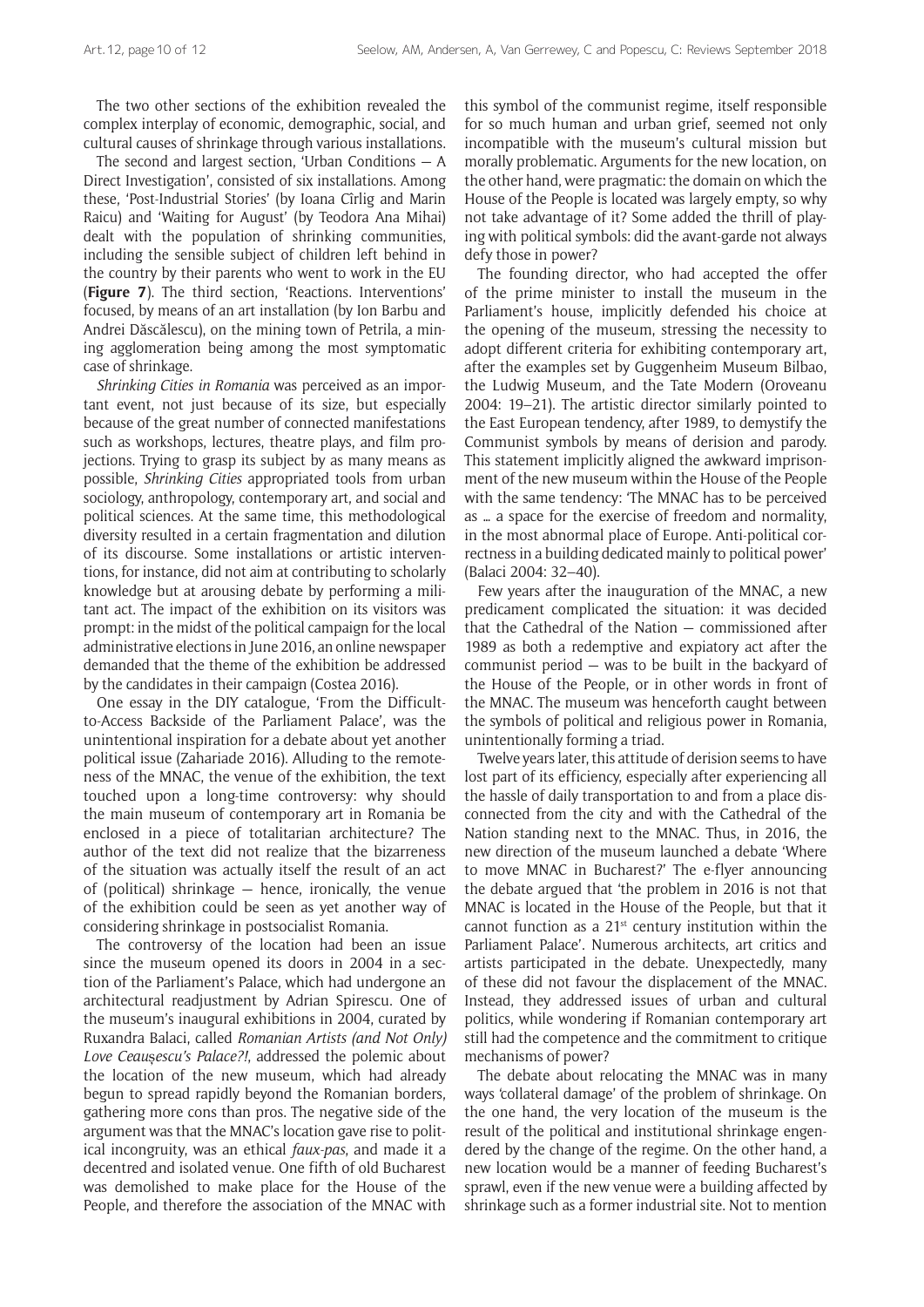that building a new venue would be a rather conventional 'modernist' response to a present day situation that favours alternative solutions. Shrinkage is a direct consequence of *modernity* — a term that was strangely absent from the discourse on the exhibition or the language used during MNAC debate. By stepping into post-modernity for post-socialist countries this entails also stepping out of the communist regime into late capitalism — shrinkage is a condition that can be turned into a starting ground, if not into a stimulus.

#### **Competing Interests**

The authors have no competing interests to declare.

#### **References**

#### **Demystifying Hitler's Favorite Architect**

- **Brechtken, M.** 2017. *Albert Speer*. *Eine deutsche Karriere*. München: Siedler.
- **Breloer, H.** 2005. *Speer und Er*. *Hitlers Architekt und Rüstungsminister*. Berlin: Propyläen.
- **Breloer, H.** 2006. *Die Akte Speer*. *Spuren eines Kriegsverbrechers*. Berlin: Propyläen.
- **Fest, J.** 1999. *Speer*. *Eine Biographie*. Berlin: Alexander Fest; English 2001 *Speer*. *The Final Verdict*. London: Weidenfeld & Nicolson.
- **Fest, JC.** 2005. *Die unbeantwortbaren Fragen*. *Gespräche mit Albert Speer*. Reinbek bei Hamburg: Rowohlt.
- **Hartmann, C, Vordermayer, T, Plöckinger, O** and **Töppel, R.** 2016. *Hitler*. *Mein Kampf: Eine kritische Edition*. München: Institut für Zeitgeschichte.
- **Kitchen, M.** 2015. *Speer*. *Hitler's Architect*. New Haven and London: Yale University Press.
- **Krier, L.** 1985. *Albert Speer*. *Architecture 1932–1942*. Bruxelles: Archives d'Architecture Moderne.
- **Longerich, P.** 2007. 'Tendenzen und Perspektiven der Täterforschung 2007.' *Aus Politik und Zeitgeschichte*, 2007/14–15: 3–7.
- **Nerdinger, W.** 1986. Baustile im Nationalsozialismus. Zwischen Klassizismus und Regionalismus. In: Ades, D, Benton, T, Elliott, D and Whyte, IB (eds.), *Kunst und Macht im Europa der Diktatoren 1930 bis 1945*, 23: 322–325. Kunstausstellung des Europarates, Hayward Gallery. London: Oktagon.
- **Nerdinger, W** and **Rosenberg, R.** 2012. Einführung der Herausgeber. In: Nüßlein, T (ed.), *Paul Ludwig Troost (1878–1934)*. Nerdinger, W and Rosenberg, R (eds.), *Hitlers Architekten, Historisch-kritische Monografien zur Regimearchitektur im Nationalsozialismus*, 1: v–viii. Wien, Köln, and Weimar: Böhlau.
- **Reichhardt, HJ** and **Schäche, W.** 1998. *Von Berlin nach Germania*. *Über die Zerstörungen der 'Reichshauptstadt' durch Albert Speers Neugestaltungen*. Berlin: Transit.
- **Schmidt, C.** 1982. *Albert Speer*. *Das Ende eines Mythos Speers wahre Rolle im Dritten Reich*. München: Scherz.
- **Schönberger, A.** 1981. *Die Neue Reichskanzlei von Albert Speer*. *Zum Zusammenhang von nationalsozialistischer Ideologie und Architektur*. Dissertation Freie Universität Berlin 1978. Berlin: Gebrüder Mann.
- **Sereny, G.** 1995. *Albert Speer*. *His Battle with Truth*. London: Macmillan.
- **Speer, A.** 1969. *Erinnerungen* [Reminiscences]. Berlin and Frankfurt am Main: Propyläen and Ullstein.
- **Speer, A.** 1970. *Inside the Third Reich*. Trans. by R. and C. Winston. (Translation of *Erinnerungen*.) New York and Toronto: Macmillan.
- **Speer, A.** 1975. *Spandauer Tagebücher*. Berlin and Frankfurt am Main: Propyläen and Ullstein.
- **Speer, A.** 1976. *Spandau*. *The Secret Diaries*. Trans. by R. and C. Winston. (Translation of *Spandauer Tagebücher*.) New York and Toronto: Macmillan.
- **Speer, A.** 1978. *Architektur*. *Arbeiten 1933–1942*. Frankfurt am Main, Berlin and Wien: Propyläen.
- **Speer, A.** 1981. *Der Sklavenstaat*. *Meine Auseinandersetzungen mit der SS* ['The Slave State: My Battles with the SS']. Berlin: Ullstein
- **Speer, A.** 1981. *Infiltration*. *How Heinrich Himmler Schemed to Build an SS Industrial Empire*. (Translation of *Der Sklavenstaat*.) New York: Macmillan.
- **Tesch, S.** 2016. *Albert Speer (1905–1981)*. Hitlers Architekten, Historisch-kritische Monografien zur Regimearchitektur im Nationalsozialismus 2. Nerdinger, W and Rosenberg, R (eds.). Wien, Köln, and Weimar: Böhlau.
- **Tooze, A.** 2006. *The Wages of Destruction*. *The Making and Breaking of the Nazi Economy*. London: Allen Lane.
- **Trommer, I.** 2016. *Rechtfertigung und Entlastung*. *Albert Speer in der Bundesrepublik*. Wissenschaftliche Reihe des Fritz Bauer Instituts, 27. Frankfurt am Main: Campus.
- **Wildt, M.** 2009. *An Uncomprimising Generation*. *The Nazi Leadership of the Reich Security Main Office*. Translated by T. Lampert. Madison, WI: University of Wisconsin Press.
- **Willems, S.** 2002. *Der entsiedelte Jude*. *Albert Speers Wohnungsmarktpolitik für den Berliner Hauptstadtbau*. Publikationen der Gedenk- und Bildungsstätte Haus der Wannseekonferenz 10. Berlin: Hentrich.

#### **Empathy and The Creation of Virtual Space**

- **Economou, M.** 2007. A World of Interactive Exhibits. In: Paul, FM and Katherine, BJ (eds.), *Museum Informatics: People*, *Information*, *and Technology in Museums*, 137–56. New York: Taylor and Francis.
- **McLay, R,** et al. 2014. Effect of Virtual Reality PTSD Treatment on Mood and Neurocognitive Outcomes. *Cyberpsychology*, *Behavior*, *and Social Networking*, 17(7): 439–46. [https://doi.org/10.1089/](https://doi.org/10.1089/cyber.2013.0383) [cyber.2013.0383](https://doi.org/10.1089/cyber.2013.0383).
- **Merritt, RK.** 2001. From Memory Arts to the New Code Paradigm: The Artist as Engineer of Virtual Information Space and Virtual Experience. *Leonardo*, 34(5): 403–8. DOI: [https://doi.](https://doi.org/10.1162/002409401753521511) [org/10.1162/002409401753521511](https://doi.org/10.1162/002409401753521511)
- **Ronchi, AM.** 2009. *eCulture: Cultural Content in the Digital Age*. Berlin: Springer Verlag. DOI: [https://](https://doi.org/10.1007%2F978-3-540-75276-9) [doi.org/10.1007%2F978-3-540-75276-9](https://doi.org/10.1007%2F978-3-540-75276-9)
- **Vryonis, S.** 2005. *The Mechanism of Catastrophe: The Turkish Pogrom of September 6–7*, *1955*, *and the Destruction of the Greek Community of Istanbul*. New York: [Greekworks.com.](http://greekworks.com/)